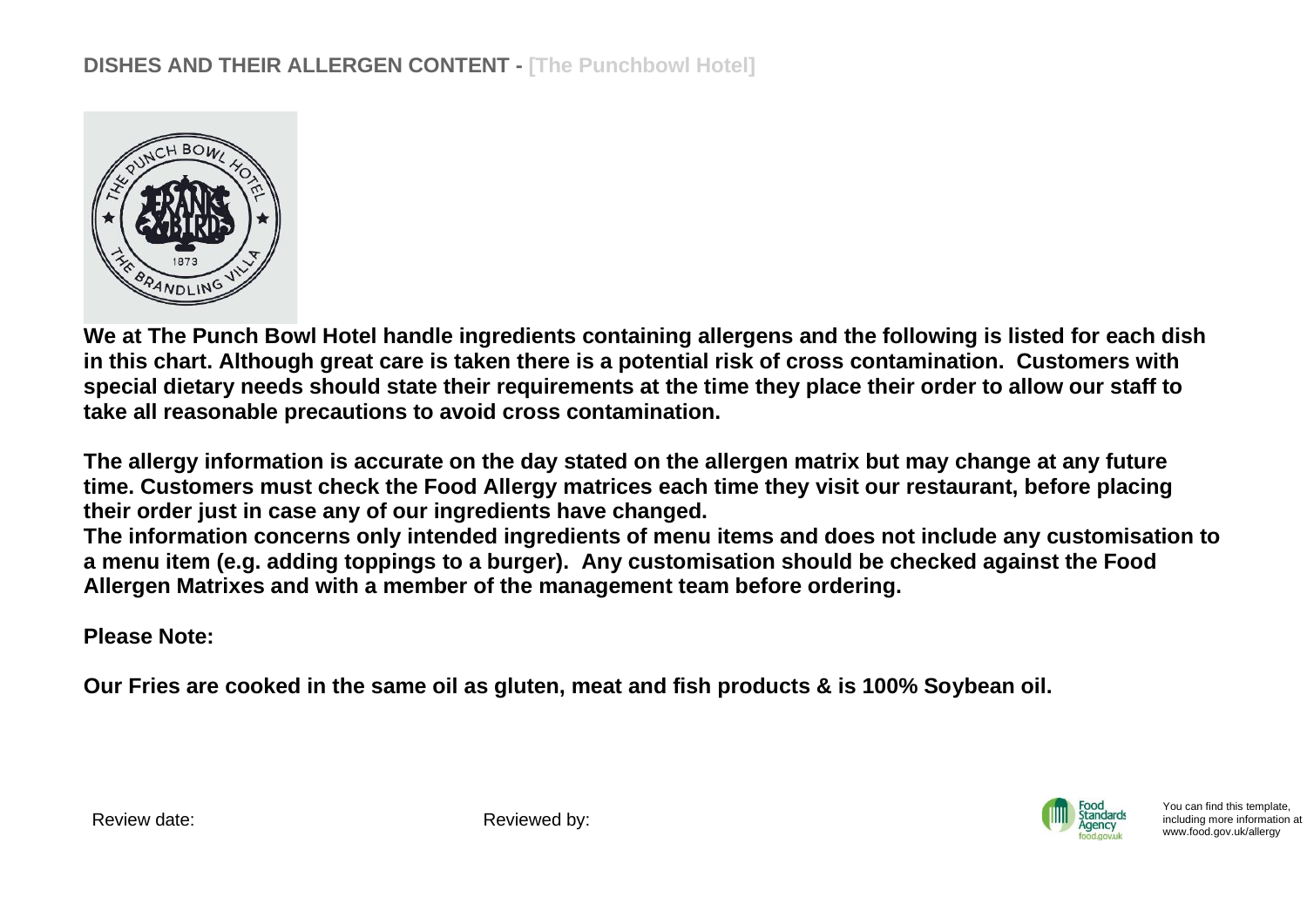| <b>DISHES</b>           | ARA<br>$\mathbb{M}$ |                                            |                        | $\sim$       | 皿山<br>$B^{\circ}$<br>美 |       | Milk         |                | MUSTARD            |              |                | <b>Alliance</b>        |              | WINE<br>Beer                     |
|-------------------------|---------------------|--------------------------------------------|------------------------|--------------|------------------------|-------|--------------|----------------|--------------------|--------------|----------------|------------------------|--------------|----------------------------------|
|                         | <b>Celery</b>       | <b>Cereals</b><br>containi<br>ng<br>gluten | <b>Crustacea</b><br>ns | <b>Eggs</b>  | <b>Fish</b>            | Lupin | <b>Milk</b>  | <b>Mollusc</b> | <b>Mustar</b><br>d | <b>Nuts</b>  | <b>Peanuts</b> | <b>Sesame</b><br>seeds | Soya         | <b>Sulphur</b><br><b>Dioxide</b> |
| Bread +<br>Olives       |                     | $\checkmark$                               |                        |              |                        |       |              |                |                    | Trace        | Trace          | Trace                  | $\checkmark$ | $\checkmark$                     |
| Israeli<br>Cauliflower  |                     |                                            |                        |              |                        |       |              |                |                    |              |                |                        | $\checkmark$ |                                  |
| <b>Fried Ravioli</b>    | $\checkmark$        | $\checkmark$                               |                        | $\checkmark$ |                        |       | $\checkmark$ |                | $\checkmark$       | Trace        | Trace          | Trace                  | $\checkmark$ | $\checkmark$                     |
| Padron<br>Peppers       |                     |                                            |                        |              |                        |       |              |                |                    | $\checkmark$ |                |                        | $\checkmark$ |                                  |
| Sweet Potato<br>Falafel | $\checkmark$        | $\checkmark$                               |                        | $\checkmark$ |                        |       |              |                | $\checkmark$       |              |                | $\checkmark$           | $\checkmark$ | $\checkmark$                     |
| Popcorn<br>Chicken      | $\checkmark$        | $\checkmark$                               |                        | $\checkmark$ |                        |       | $\checkmark$ |                | $\checkmark$       |              |                |                        | $\checkmark$ | $\checkmark$                     |
| Vermut<br>Chorizo       |                     | $\checkmark$                               |                        |              |                        |       | $\checkmark$ |                |                    | Trace        | Trace          | Trace                  | $\checkmark$ | $\checkmark$                     |
| Riga Goats<br>Cheese    | $\checkmark$        | $\checkmark$                               |                        | $\checkmark$ |                        |       | $\checkmark$ |                | $\checkmark$       |              |                |                        | $\checkmark$ |                                  |

Review date: <br> Reviewed by:

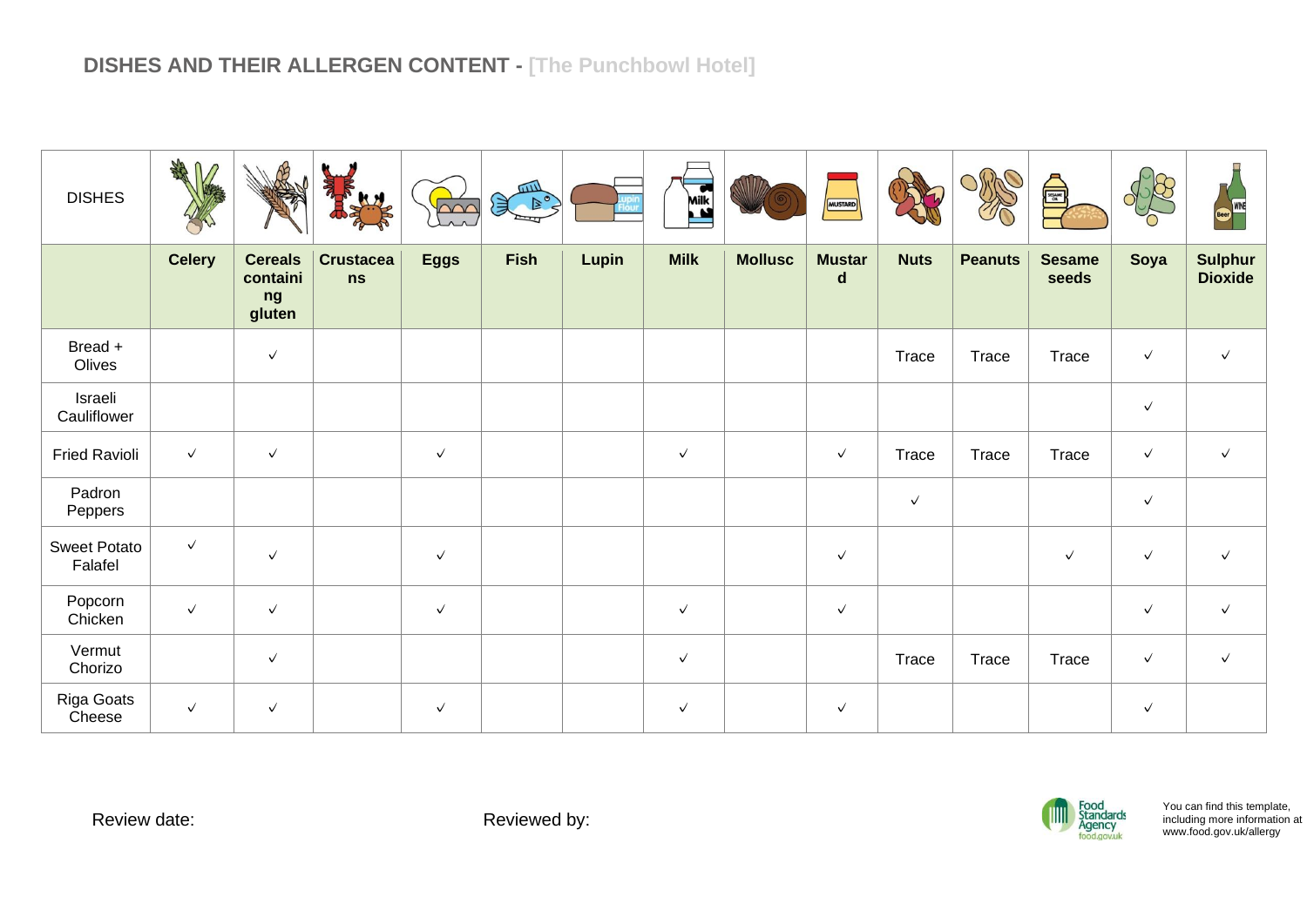| <b>DISHES</b>              | AN<br>M       | ∕∯                                         | Ky                     | $\infty$     | шIJ<br>$D^{\circ}$<br>美 |       | Milk         |                | MUSTARD            |             | OPPO           | €                      |              | WINE<br>Beer                     |
|----------------------------|---------------|--------------------------------------------|------------------------|--------------|-------------------------|-------|--------------|----------------|--------------------|-------------|----------------|------------------------|--------------|----------------------------------|
|                            | <b>Celery</b> | <b>Cereals</b><br>containi<br>ng<br>gluten | <b>Crustacea</b><br>ns | <b>Eggs</b>  | <b>Fish</b>             | Lupin | <b>Milk</b>  | <b>Mollusc</b> | <b>Mustar</b><br>d | <b>Nuts</b> | <b>Peanuts</b> | <b>Sesame</b><br>seeds | Soya         | <b>Sulphur</b><br><b>Dioxide</b> |
| Galician<br>Garlic Shrimp  |               | $\checkmark$                               | $\checkmark$           |              | Trace                   |       | $\checkmark$ |                |                    | Trace       | Trace          | Trace                  | $\checkmark$ | $\checkmark$                     |
| Currynaise<br>Cod Fritters | $\checkmark$  | $\checkmark$                               |                        | $\checkmark$ | $\checkmark$            |       |              |                | $\checkmark$       |             |                |                        | $\checkmark$ | $\checkmark$                     |
| Raclette<br>Potatoes       |               | $\checkmark$                               |                        |              |                         |       | $\checkmark$ |                |                    |             |                |                        | $\checkmark$ | $\checkmark$                     |
| Diagnosis<br><b>Burger</b> | $\checkmark$  | $\checkmark$                               |                        |              |                         |       | $\checkmark$ |                | $\checkmark$       | Trace       | Trace          | Trace                  | $\checkmark$ | $\checkmark$                     |
| F&B Royale                 | $\checkmark$  | $\checkmark$                               |                        | $\checkmark$ |                         |       | $\checkmark$ |                | $\checkmark$       | Trace       | Trace          | Trace                  | $\checkmark$ | $\checkmark$                     |
| Parmesan<br>Double Stack   | $\checkmark$  | $\checkmark$                               |                        |              |                         |       | $\checkmark$ |                | $\checkmark$       | Trace       | Trace          | Trace                  | $\checkmark$ | $\checkmark$                     |
| Jesmond<br><b>Express</b>  | $\checkmark$  | $\checkmark$                               |                        | $\checkmark$ |                         |       | $\checkmark$ |                | $\checkmark$       | Trace       | Trace          | Trace                  | $\checkmark$ | $\checkmark$                     |
| Edamame<br>Burger          | $\checkmark$  | $\checkmark$                               |                        |              |                         |       |              |                | $\checkmark$       | Trace       | Trace          | Trace                  | $\checkmark$ | $\checkmark$                     |

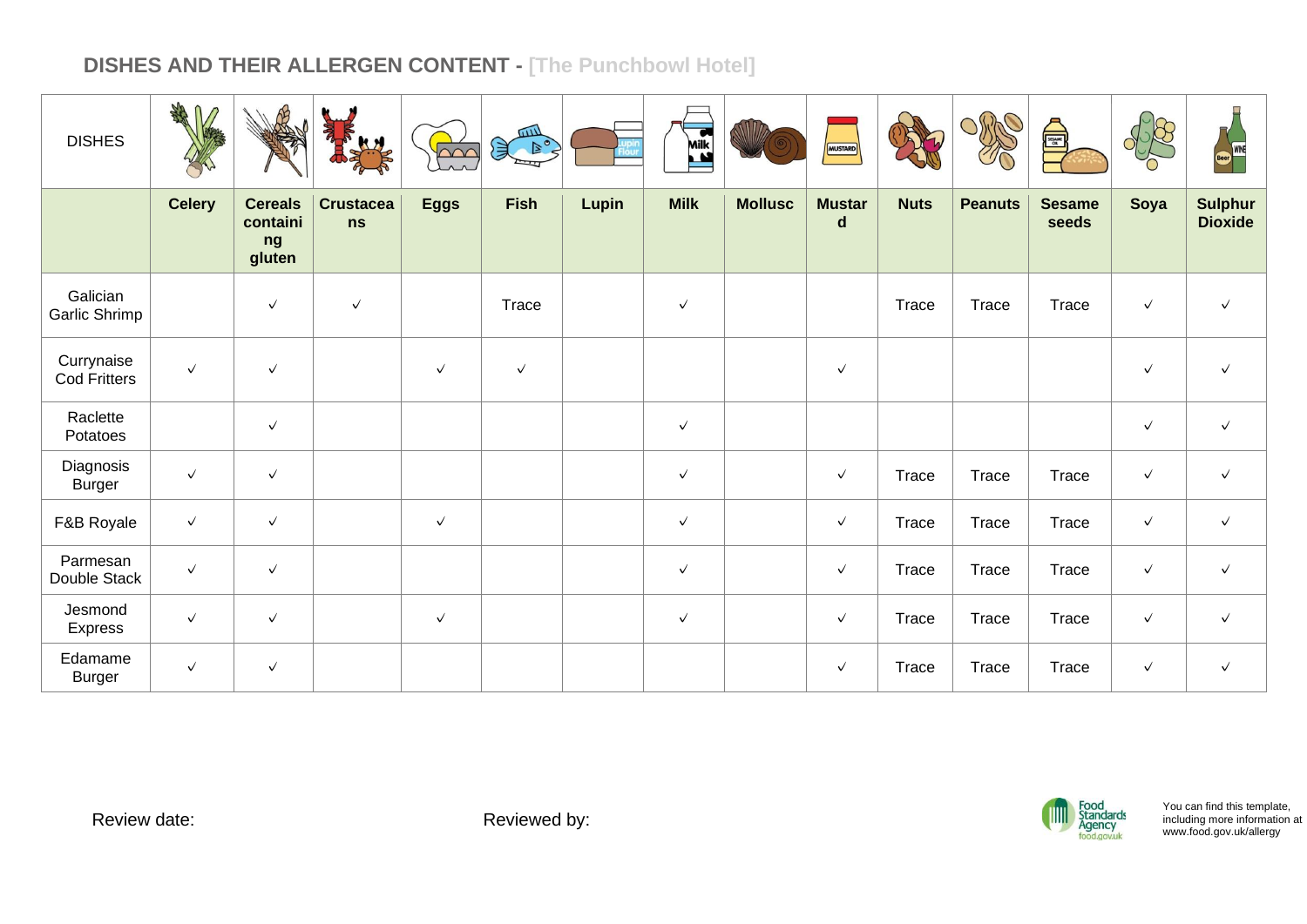| <b>DISHES</b>                   | <b>DHA</b>    |                                            |                        | $\sim$       | <b>UILL</b><br>D <sup>o</sup><br>頁 |       | Milk         |                | MUSTARD                      |              |                | <b>ASSESS</b>          |              | WINE<br>Beer                     |
|---------------------------------|---------------|--------------------------------------------|------------------------|--------------|------------------------------------|-------|--------------|----------------|------------------------------|--------------|----------------|------------------------|--------------|----------------------------------|
|                                 | <b>Celery</b> | <b>Cereals</b><br>containi<br>ng<br>gluten | <b>Crustacea</b><br>ns | <b>Eggs</b>  | <b>Fish</b>                        | Lupin | <b>Milk</b>  | <b>Mollusc</b> | <b>Mustar</b><br>$\mathbf d$ | <b>Nuts</b>  | <b>Peanuts</b> | <b>Sesame</b><br>seeds | Soya         | <b>Sulphur</b><br><b>Dioxide</b> |
| Cod Tacos                       | $\checkmark$  |                                            |                        |              | $\checkmark$                       |       | $\checkmark$ |                |                              |              |                |                        | $\checkmark$ | $\checkmark$                     |
| Miso Steak<br>Tacos             |               |                                            |                        | $\checkmark$ |                                    |       |              |                | $\checkmark$                 |              |                | $\checkmark$           | $\checkmark$ | $\checkmark$                     |
| Jackfruit<br>Tacos              | $\checkmark$  | $\checkmark$                               |                        |              |                                    |       |              |                | $\checkmark$                 |              |                |                        | $\checkmark$ | $\checkmark$                     |
| Gochujang<br>Crispy             |               | $\checkmark$                               |                        |              |                                    |       | $\checkmark$ |                | $\checkmark$                 |              |                | $\checkmark$           | $\checkmark$ | $\checkmark$                     |
| Beef + Ale<br>Pie               | $\checkmark$  | $\checkmark$                               |                        | $\checkmark$ | $\checkmark$                       |       | $\checkmark$ |                |                              |              |                |                        | $\checkmark$ |                                  |
| Chicken +<br>Tarragon Pie       | $\checkmark$  | $\checkmark$                               |                        | $\checkmark$ | $\checkmark$                       |       |              |                |                              |              |                | $\checkmark$           | $\checkmark$ |                                  |
| Cauliflower<br><b>Curry Pie</b> | $\checkmark$  | $\checkmark$                               |                        |              |                                    |       |              |                | $\checkmark$                 | $\checkmark$ |                | $\checkmark$           | $\checkmark$ |                                  |
| Truffle<br>Mushroom<br>Pie      | $\checkmark$  | $\checkmark$                               |                        |              |                                    |       |              |                |                              | $\checkmark$ |                |                        | $\checkmark$ | $\checkmark$                     |

Review date: <br> Reviewed by:

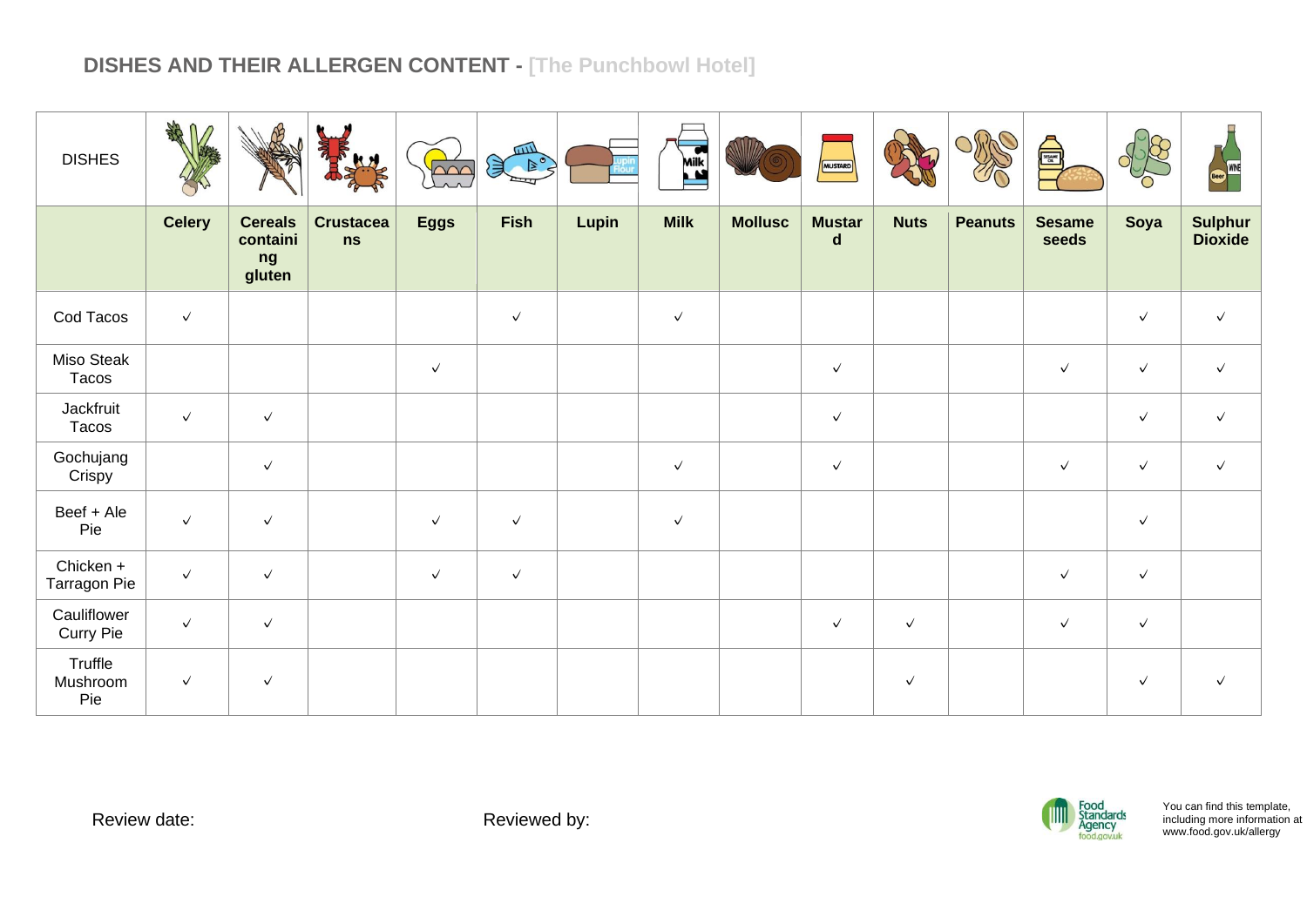| <b>DISHES</b>        | <b>SHAR</b>   |                                            |                        | $\sim$       | шIJ<br>$\left( \frac{1}{2} \right)$ |       | Milk<br>$\mathbf{M}$ |                | MUSTARD                       |              |                | <b>A</b>               |              | Beer                             |
|----------------------|---------------|--------------------------------------------|------------------------|--------------|-------------------------------------|-------|----------------------|----------------|-------------------------------|--------------|----------------|------------------------|--------------|----------------------------------|
|                      | <b>Celery</b> | <b>Cereals</b><br>containi<br>ng<br>gluten | <b>Crustacea</b><br>ns | <b>Eggs</b>  | <b>Fish</b>                         | Lupin | <b>Milk</b>          | <b>Mollusc</b> | <b>Mustar</b><br>$\mathsf{d}$ | <b>Nuts</b>  | <b>Peanuts</b> | <b>Sesame</b><br>seeds | Soya         | <b>Sulphur</b><br><b>Dioxide</b> |
| Veggie<br>Haggis Pie |               | $\checkmark$                               |                        |              |                                     |       |                      |                |                               |              |                |                        | $\checkmark$ |                                  |
| Venison Port<br>Pie  | $\checkmark$  | $\checkmark$                               |                        | $\checkmark$ |                                     |       | $\checkmark$         |                |                               |              |                |                        | $\checkmark$ |                                  |
| Penang Red<br>Curry  |               |                                            |                        |              |                                     |       |                      |                | $\checkmark$                  | $\checkmark$ | $\checkmark$   | $\checkmark$           | $\checkmark$ | √                                |
| 21 Day Steak         | $\checkmark$  | $\checkmark$                               |                        | $\checkmark$ | $\checkmark$                        |       | $\checkmark$         |                | $\checkmark$                  | Trace        | Trace          |                        | $\checkmark$ | ✓                                |

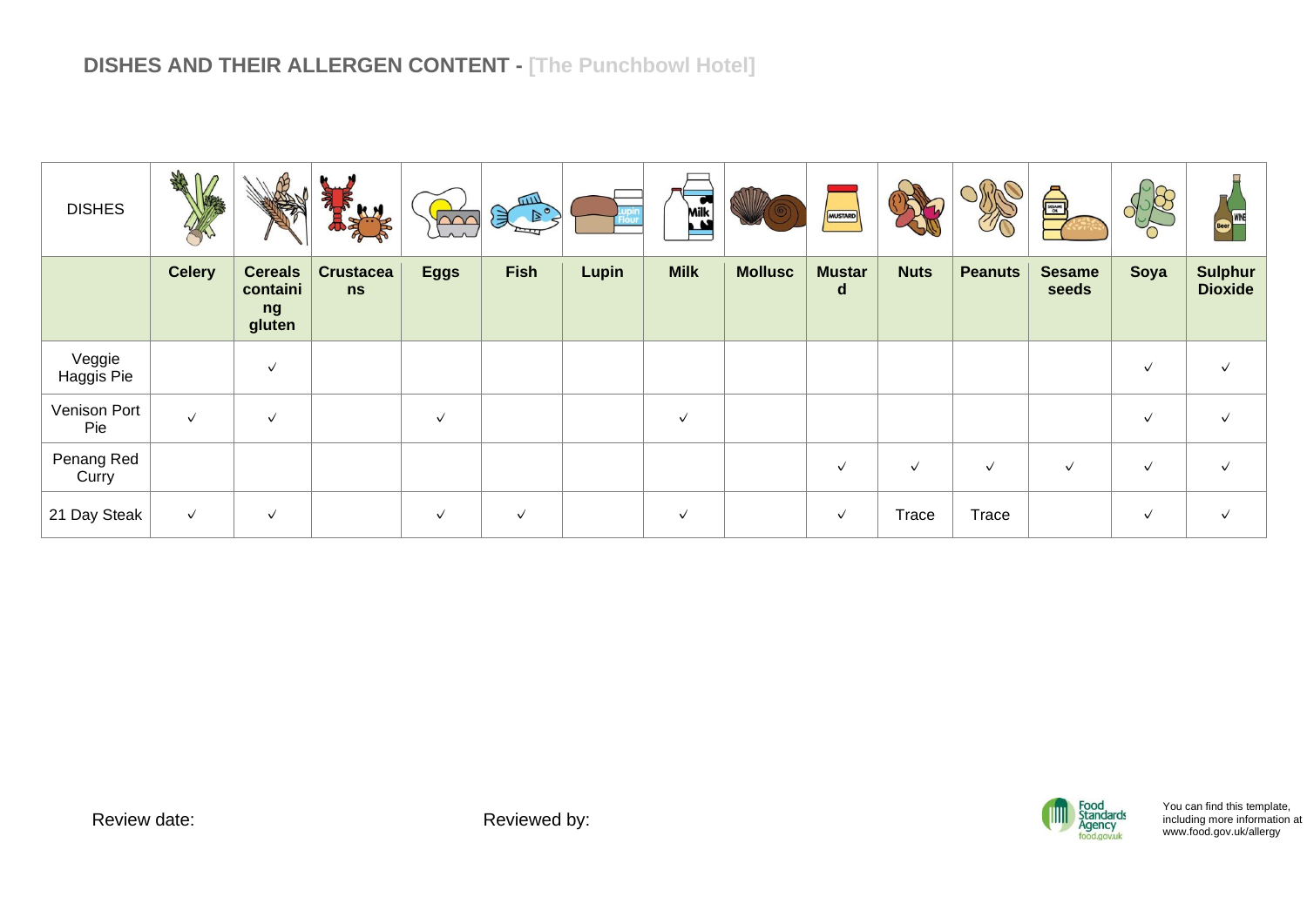| <b>DISHES</b>                    | <b>SHARD</b>  |                                            |                        | $\sim$       | $\left( \begin{array}{c} \mathbb{R}^n \ \mathbb{R}^n \end{array} \right)$ |       | Milk         |                | MUSTARD                      |             |                | SESANTE DE             |              | <b>WINE</b>                      |
|----------------------------------|---------------|--------------------------------------------|------------------------|--------------|---------------------------------------------------------------------------|-------|--------------|----------------|------------------------------|-------------|----------------|------------------------|--------------|----------------------------------|
|                                  | <b>Celery</b> | <b>Cereals</b><br>containi<br>ng<br>gluten | <b>Crustacea</b><br>ns | <b>Eggs</b>  | <b>Fish</b>                                                               | Lupin | <b>Milk</b>  | <b>Mollusc</b> | <b>Mustar</b><br>$\mathbf d$ | <b>Nuts</b> | <b>Peanuts</b> | <b>Sesame</b><br>seeds | Soya         | <b>Sulphur</b><br><b>Dioxide</b> |
| Parmesan<br>Chili Fries          |               |                                            |                        | $\checkmark$ |                                                                           |       | $\checkmark$ |                |                              |             |                |                        | $\checkmark$ | $\checkmark$                     |
| Parmesan<br><b>Truffle Fries</b> |               |                                            |                        | $\checkmark$ |                                                                           |       | $\checkmark$ |                |                              |             |                |                        | $\checkmark$ | $\checkmark$                     |
| <b>Regular Fries</b>             |               |                                            |                        |              |                                                                           |       |              |                |                              |             |                |                        | $\checkmark$ |                                  |
| Onion Rings                      | $\checkmark$  | $\checkmark$                               |                        | $\checkmark$ |                                                                           |       | $\checkmark$ |                |                              |             |                |                        | $\checkmark$ | $\checkmark$                     |
| Rocket Salad                     |               |                                            |                        |              |                                                                           |       | $\checkmark$ |                |                              |             |                |                        | $\checkmark$ | $\checkmark$                     |
| Halloumi<br>Fries                |               | $\checkmark$                               |                        | $\checkmark$ |                                                                           |       | $\checkmark$ |                |                              |             |                |                        | $\checkmark$ | $\checkmark$                     |
| <b>Sticky Rice</b>               |               |                                            |                        |              |                                                                           |       |              |                | $\checkmark$                 |             |                | $\checkmark$           | $\checkmark$ | $\checkmark$                     |
|                                  |               |                                            |                        |              |                                                                           |       |              |                |                              |             |                |                        |              |                                  |
|                                  |               |                                            |                        |              |                                                                           |       |              |                |                              |             |                |                        |              |                                  |
|                                  |               |                                            |                        |              |                                                                           |       |              |                |                              |             |                |                        |              |                                  |

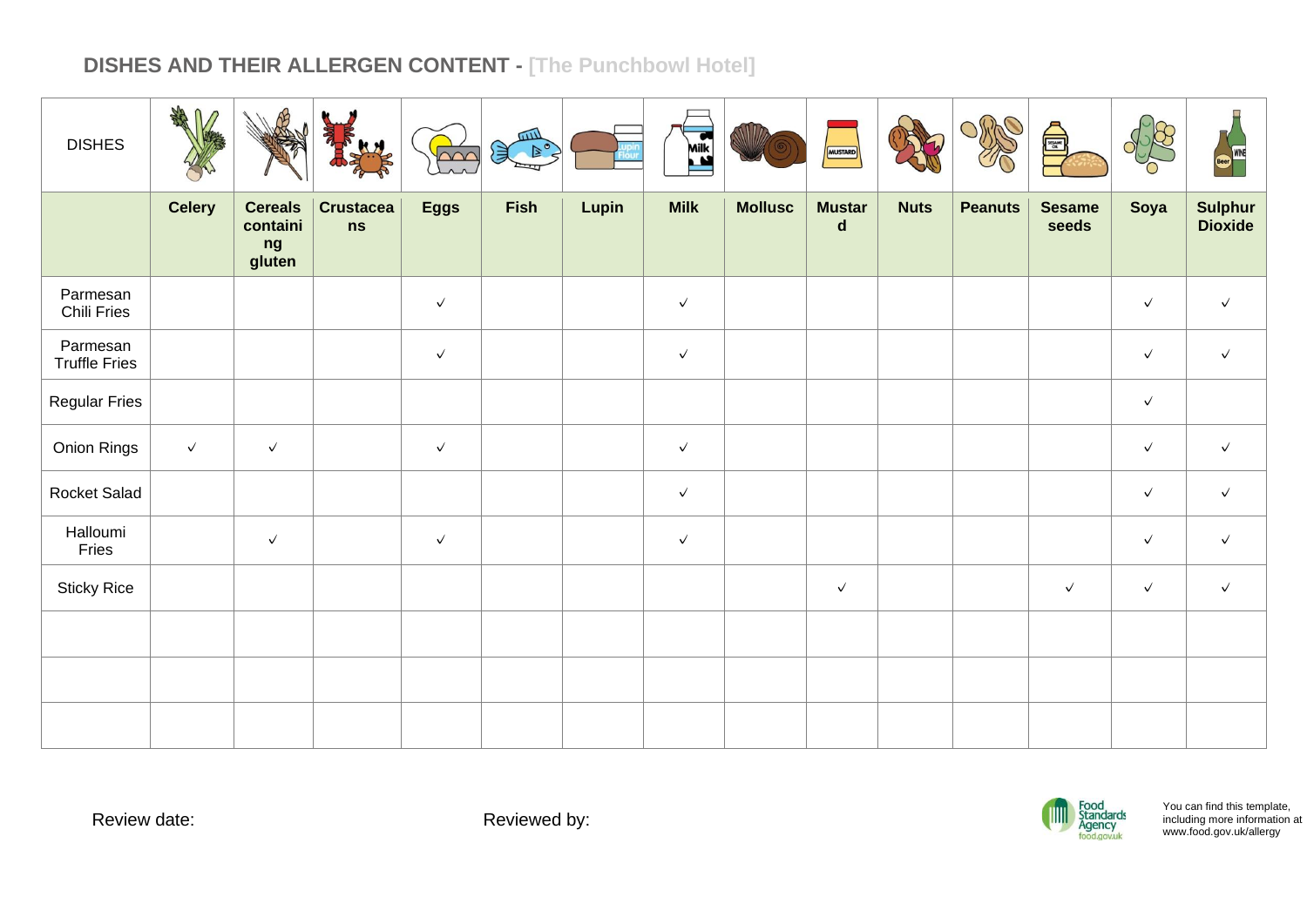| <b>DISHES</b>               | AR               |                                            |                        | $\sim$       | <b>UILL</b><br>$\begin{picture}(120,15) \put(0,0){\line(1,0){15}} \put(15,0){\line(1,0){15}} \put(15,0){\line(1,0){15}} \put(15,0){\line(1,0){15}} \put(15,0){\line(1,0){15}} \put(15,0){\line(1,0){15}} \put(15,0){\line(1,0){15}} \put(15,0){\line(1,0){15}} \put(15,0){\line(1,0){15}} \put(15,0){\line(1,0){15}} \put(15,0){\line(1,0){15}} \put(15,0){\line($<br>$\cong$ |       | Milk         |                | <b>MUSTARD</b>               |              |                | Å                      |              | WINE<br><b>Beer</b>              |
|-----------------------------|------------------|--------------------------------------------|------------------------|--------------|-------------------------------------------------------------------------------------------------------------------------------------------------------------------------------------------------------------------------------------------------------------------------------------------------------------------------------------------------------------------------------|-------|--------------|----------------|------------------------------|--------------|----------------|------------------------|--------------|----------------------------------|
|                             | <b>Celery</b>    | <b>Cereals</b><br>containi<br>ng<br>gluten | <b>Crustacea</b><br>ns | <b>Eggs</b>  | <b>Fish</b>                                                                                                                                                                                                                                                                                                                                                                   | Lupin | <b>Milk</b>  | <b>Mollusc</b> | <b>Mustar</b><br>$\mathbf d$ | <b>Nuts</b>  | <b>Peanuts</b> | <b>Sesame</b><br>seeds | Soya         | <b>Sulphur</b><br><b>Dioxide</b> |
| <b>IPA Sticky</b><br>Toffee |                  | $\checkmark$                               |                        | $\checkmark$ |                                                                                                                                                                                                                                                                                                                                                                               |       | $\checkmark$ |                |                              |              |                |                        | $\checkmark$ |                                  |
| <b>Brownie</b>              |                  |                                            |                        | $\checkmark$ |                                                                                                                                                                                                                                                                                                                                                                               |       | $\checkmark$ |                |                              |              |                |                        | $\checkmark$ |                                  |
| Ice Cream                   | Ask Your Server. |                                            |                        |              |                                                                                                                                                                                                                                                                                                                                                                               |       |              |                |                              |              |                |                        |              |                                  |
| Kids Chicken                | $\checkmark$     | $\checkmark$                               |                        |              |                                                                                                                                                                                                                                                                                                                                                                               |       | $\checkmark$ |                | $\checkmark$                 |              |                |                        | $\checkmark$ |                                  |
| Kids Fish<br>Fingers        | $\checkmark$     | $\checkmark$                               |                        |              |                                                                                                                                                                                                                                                                                                                                                                               |       | $\checkmark$ |                | $\checkmark$                 |              |                |                        | $\checkmark$ |                                  |
| Kids Burger                 | $\checkmark$     | $\checkmark$                               |                        | $\checkmark$ |                                                                                                                                                                                                                                                                                                                                                                               |       | $\checkmark$ |                | $\checkmark$                 | <b>Trace</b> | Trace          | Trace                  | $\checkmark$ |                                  |
| Kids Mac                    | $\checkmark$     | $\checkmark$                               |                        | $\checkmark$ |                                                                                                                                                                                                                                                                                                                                                                               |       | $\checkmark$ |                |                              |              |                |                        | $\checkmark$ |                                  |
|                             |                  |                                            |                        |              |                                                                                                                                                                                                                                                                                                                                                                               |       |              |                |                              |              |                |                        |              |                                  |
|                             |                  |                                            |                        |              |                                                                                                                                                                                                                                                                                                                                                                               |       |              |                |                              |              |                |                        |              |                                  |

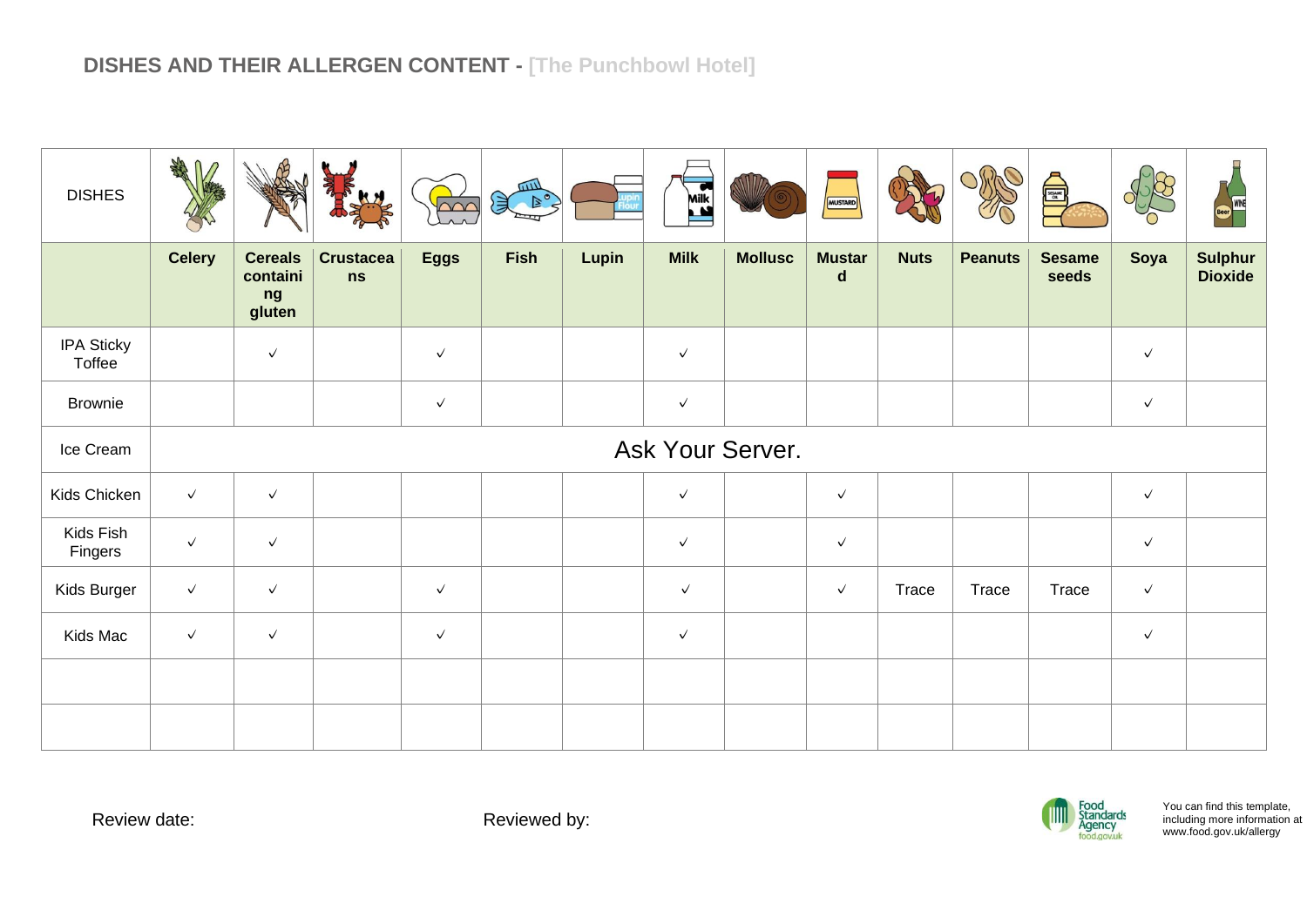| <b>DISHES</b>     | <b>SHARE</b>  |                                            |                        | $\sim$       | шIJ<br>597   |              | Milk         |                | MUSTARD            |             |                | <b>All Assets</b>      |              | WINE<br>Beer                     |
|-------------------|---------------|--------------------------------------------|------------------------|--------------|--------------|--------------|--------------|----------------|--------------------|-------------|----------------|------------------------|--------------|----------------------------------|
|                   | <b>Celery</b> | <b>Cereals</b><br>containi<br>ng<br>gluten | <b>Crustace</b><br>ans | <b>Eggs</b>  | <b>Fish</b>  | <b>Lupin</b> | <b>Milk</b>  | <b>Mollusc</b> | <b>Mustar</b><br>d | <b>Nuts</b> | <b>Peanuts</b> | <b>Sesame</b><br>seeds | Soya         | <b>Sulphur</b><br><b>Dioxide</b> |
| Currinaise        |               |                                            |                        | $\checkmark$ |              |              |              |                | $\checkmark$       |             |                |                        |              | $\checkmark$                     |
| Chipotle<br>Mayo  |               |                                            |                        | $\checkmark$ |              |              |              |                | $\checkmark$       |             |                |                        |              | $\checkmark$                     |
| Garlic Aoli       |               |                                            |                        | $\checkmark$ |              |              |              |                | $\checkmark$       |             |                |                        | $\checkmark$ | $\checkmark$                     |
| Marinara<br>Sauce | $\checkmark$  |                                            |                        |              |              |              | $\checkmark$ |                |                    |             |                |                        | $\checkmark$ | $\checkmark$                     |
| Pepper<br>Sauce   | $\checkmark$  |                                            |                        | $\checkmark$ | $\checkmark$ |              | $\checkmark$ |                | $\checkmark$       |             |                |                        | $\checkmark$ | $\checkmark$                     |
| Gravy             | $\checkmark$  |                                            |                        | $\checkmark$ |              |              | $\checkmark$ |                | $\checkmark$       |             |                |                        | $\checkmark$ | $\checkmark$                     |